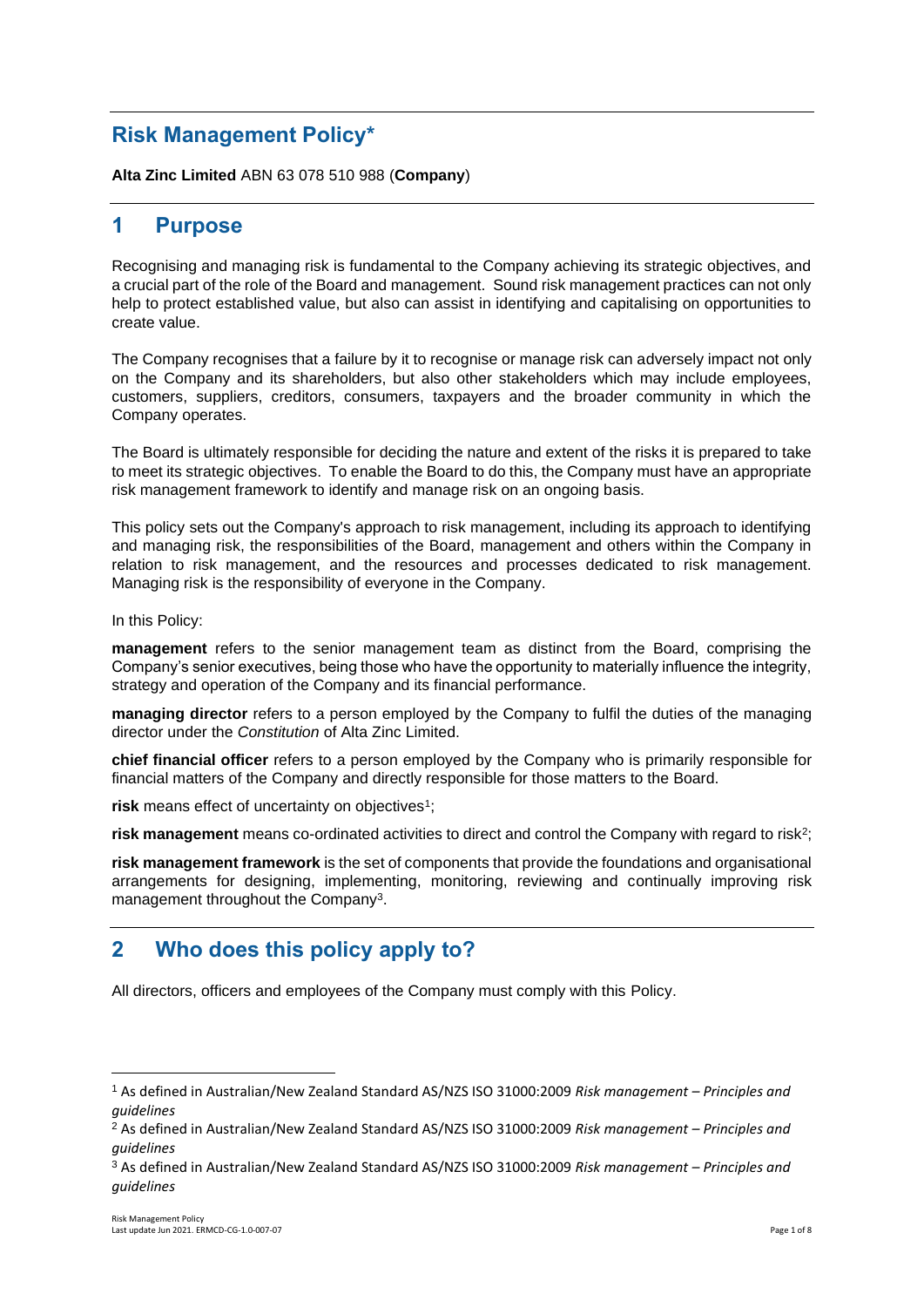# **3 Risk appetite**

The Board is responsible for deciding the nature and extent of the risks it is prepared to take to meet its objectives (**risk appetite**).

# **4 Risk management framework**

The framework adopted references the Australian/New Zealand Standard AS/NZS ISO 31000:2009 *Risk management – Principles and guidelines* and involves:

# **4.1 Risk identification**

The risks faced by the Company will be identified and documented in a risk register, as per the example in Appendix A, or equivalent. Risk identification will be undertaken as part of the Company's strategic planning and budgeting process, and may be carried out through a workshop with management and potentially the board, facilitated by an external service provider or by a member of management.

The Company's risks will be classified under the following broad categories:

## A. Financial

- Legal
- **Commercial**
- Management Activities & Control
- Political Circumstances
- B. Health and safety
- C. Environment
- D. Community
- E. Reputation
- F. Compliance; and
- G. Cyber Security and Data Protection.

The individual risks which fall within these categories will be included in the Company's risk register.

# **4.2 Risk analysis**

Once the list of risks is agreed on by management and the Board, the risks will be analysed by determining consequences of the risks eventuating and their likelihood. Existing risk controls and their effectiveness (as perceived by management) should be taken into account when considering how likely the risk event is to occur and the impact/consequences it will have on the business.

Risk prioritisation will be undertaken at the same time as risk identification and will be considered in light of a 7x7 risk matrix, as the per the example in Appendix B, or equivalent.

# **4.3 Risk evaluation**

Prioritised risk should be compared with the risk appetite established by the Board. The output of this process will be a prioritised list of risks for further action.

#### **4.4 Risk treatment**

Where the level of risk is above the desired level, management will develop and execute an action plan to address the risk by either: transferring the risk; reducing the risk or accepting the risk or a combination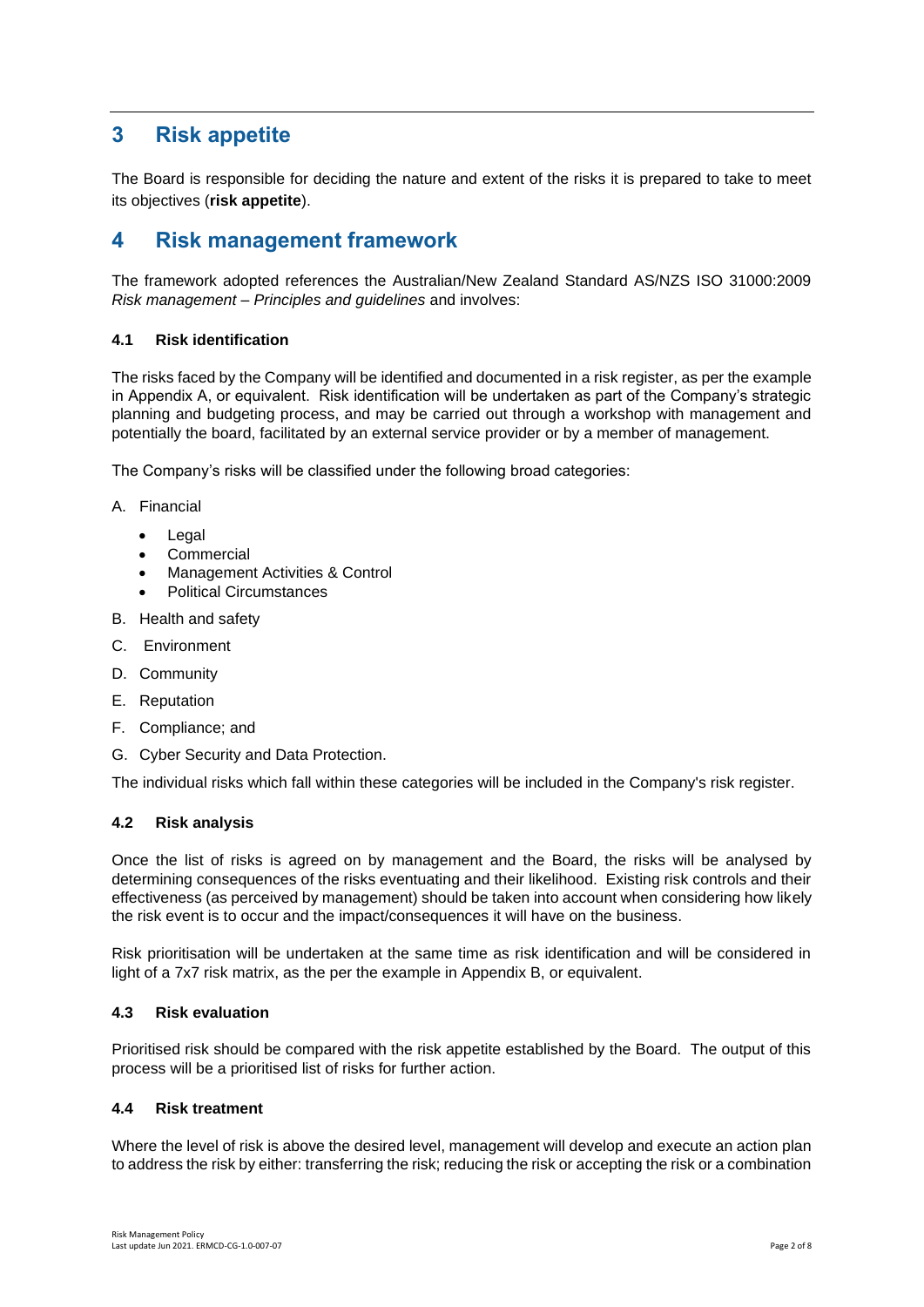of these approaches. When selecting the way a risk will be treated, the Company will consider the values and perceptions of stakeholders and the most appropriate ways to communicate with them.

## **4.5 Monitoring and review**

The risk register will be reviewed, and if required updated, on at least a half-yearly basis, or more often if required.

Risk is a standing agenda item at each Board meeting.

The risk management framework will be monitored and reviewed through the risk activities outlined in section 5. However, the Board may request independent verification in relation to all or some of the risk management framework or individual controls, via internal or external means.

## **4.6 Documentation**

The risk management framework and processes will be documented.

# **5 Risk management activities**

The Company's annual risk management activities are divided into quarters as follows:

## **5.1 Quarter One commencing 1 July**

Management:

- (a) reviews and updates the risk register and/or completes an individual risk report for critical material business risks and presents the register and/or the report to the Board;
- (b) the Managing Director and Chief Financial Officer provide the Board with a declaration in accordance with Recommendation 4.2 and section 295A of the *Corporations Act 2001 (Cth)* (Corporations Act);
- (c) the Managing Director provides a summary of the Company's annual risk management effort, including a report to the Board on whether the Company's material business risks are being managed effectively; and
- (d) prepares the disclosure for inclusion in the Company's corporate governance statement in relation to Recommendations 7.1 to 7.4.

The Board:

- (a) notes the updated risk register and/or individual risk reports and questions management if required;
- (b) notes the Managing Director and Chief Financial Officer declaration for the purposes of Recommendation 4.2 and section 295A of the *Corporations Act*;
- (c) notes the Managing Director summary regarding the Company's annual risk management effort (including the effectiveness report); and
- (d) approves the disclosure for inclusion in the Company's corporate governance statement in relation to Recommendations 7.1 to 7.4.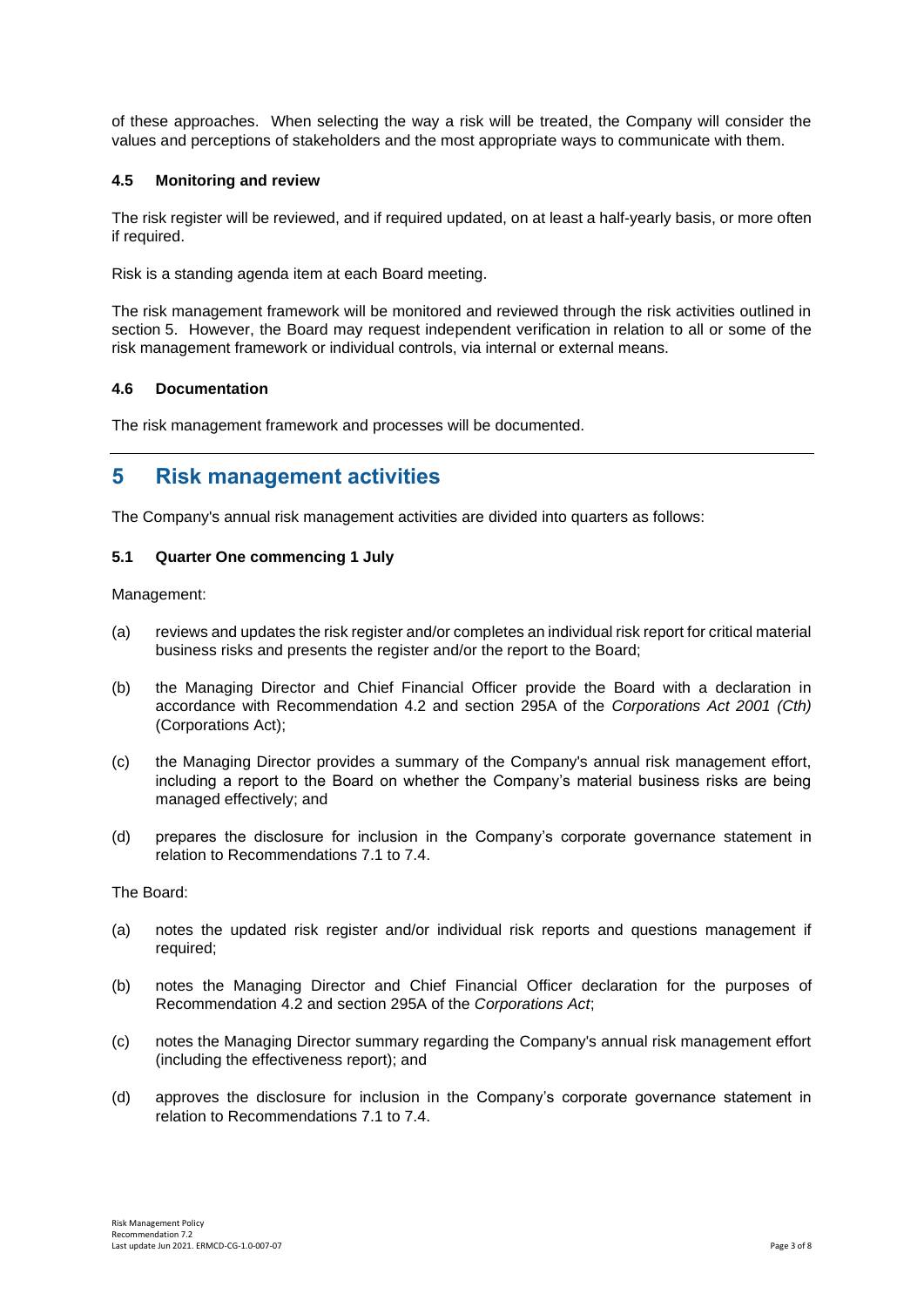# **5.2 Quarter Two commencing 1 October and Three commencing 1 January**

Management:

- (a) the Managing Director and Chief Financial Officer provide the Board with a declaration in accordance with Recommendation 4.2 and section 295A of the *Corporations Act* (in Quarter 3 only);
- (b) reviews the status of risk management strategies and reviews and updates the risk register and/or complete an individual risk report for critical material business risks and provide the register and/or the report to the Board.

The Board:

- (a) notes the Managing Director and Chief Financial Officer declaration for the purposes of Recommendation 4.2 and section 295A of the *Corporations Act* (in Quarter 3 only); and
- (b) notes the updated risk register/individual risk reports and questions management if required.

#### **5.3 Quarter Four commencing 1 April**

Management:

- (a) reviews this *Risk Management Policy* and make recommendations to the Board about any proposed changes;
- (b) unless reviewed by a specific committee of the Board, reviews the Company's risk management framework to satisfy itself that it continues to be sound;
- (c) reviews the Company's *Board Charter* and *Audit and Risk Committee Charter* and role descriptions for management to ensure accountability for all risk management is included; and
- (d) reviews and updates the risk register and/or completes an individual risk report for critical material business risks and presents the register and/or the report to the Board.

The Board:

- (a) determines the Company's overall risk appetite;
- (b) approves the *Risk Management Policy* and provides input into the Company's risk profile; and
- (c) notes the updated risk register/individual risk reports and questions management if required.

# **6 Risk management roles and responsibilities**

#### **6.1 Board**

The Board is responsible for setting the Company's risk appetite, for overseeing the risk management framework designed and implemented by management and to satisfy itself that the risk management framework is sound. The Board is also responsible for monitoring and reviewing the Company's risk profile.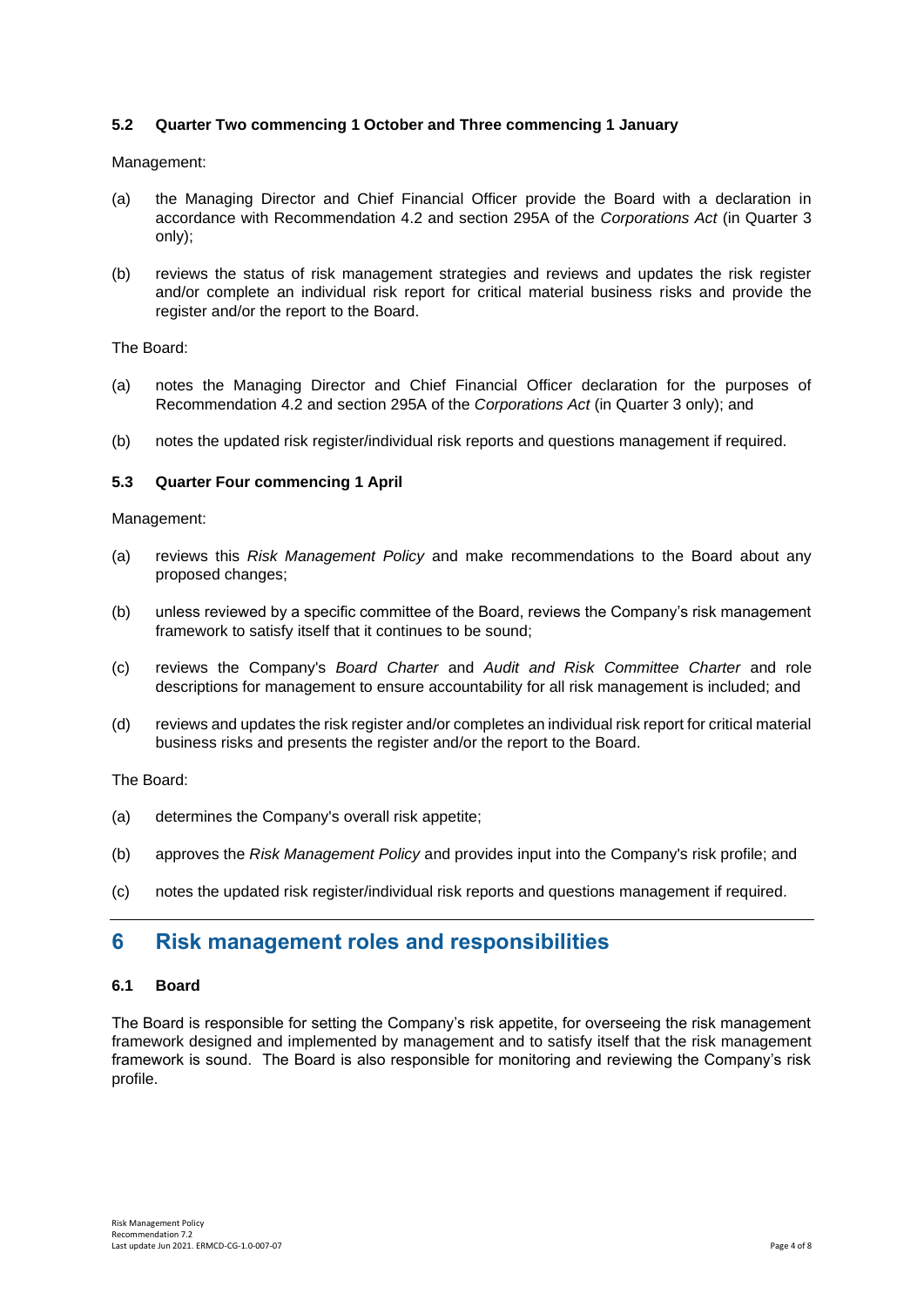# **6.2 Audit and Risk Committee**

The full Board performs the role of an Audit and Risk Committee which is responsible for, among other things, the adequacy of the Company's corporate reporting processes and the appropriateness of managements accounting judgements or choices. It also reviews the Company's internal financial control system and overseas the company's risk management framework. The role of the Audit and Risk Committee is set out in the Company's *Audit and Risk Committee Charter*.

Ultimate responsibility for the Company's risk management framework rests with the Board.

# **6.3 Managing Director**

The Managing Director has responsibility for identifying, assessing, monitoring and managing risks. The Managing Director is also responsible for identifying any material changes to the Company's risk profile and ensuring, with approval of the Board, the risk profile of the Company is updated to reflect any material change.

The Managing Director is required to report on the progress of, and on all matters associated with, risk management as a standing item at each Board meeting. The Managing Director is to report to the Board as to the effectiveness of the Company's management of its material business risks, at least annually.

In fulfilling the duties of risk management, the Managing Director may have unrestricted access to Company employees, contractors and records and may obtain independent expert advice on any matter they believe appropriate, with the prior approval of the Board.

# **6.4 Management**

Senior executives are responsible for assisting the Managing Director identify, assess, monitor and manage risks.

#### **6.5 Managers and supervisors**

Managers and supervisors must:

- (a) monitor material business risks for their areas of responsibilities;
- (b) provide adequate information on implemented risk treatment strategies to management to support ongoing reporting to the Board; and
- (c) ensure staff are adopting the Company's risk management framework as developed and intended.

# **6.6 Individual staff**

All staff within the Company should:

- (a) recognise, communicate and respond to expected, emerging or changing material business risks;
- (b) contribute to the process of developing the Company's risk profile; and
- (c) implement risk management strategies within their area of responsibility.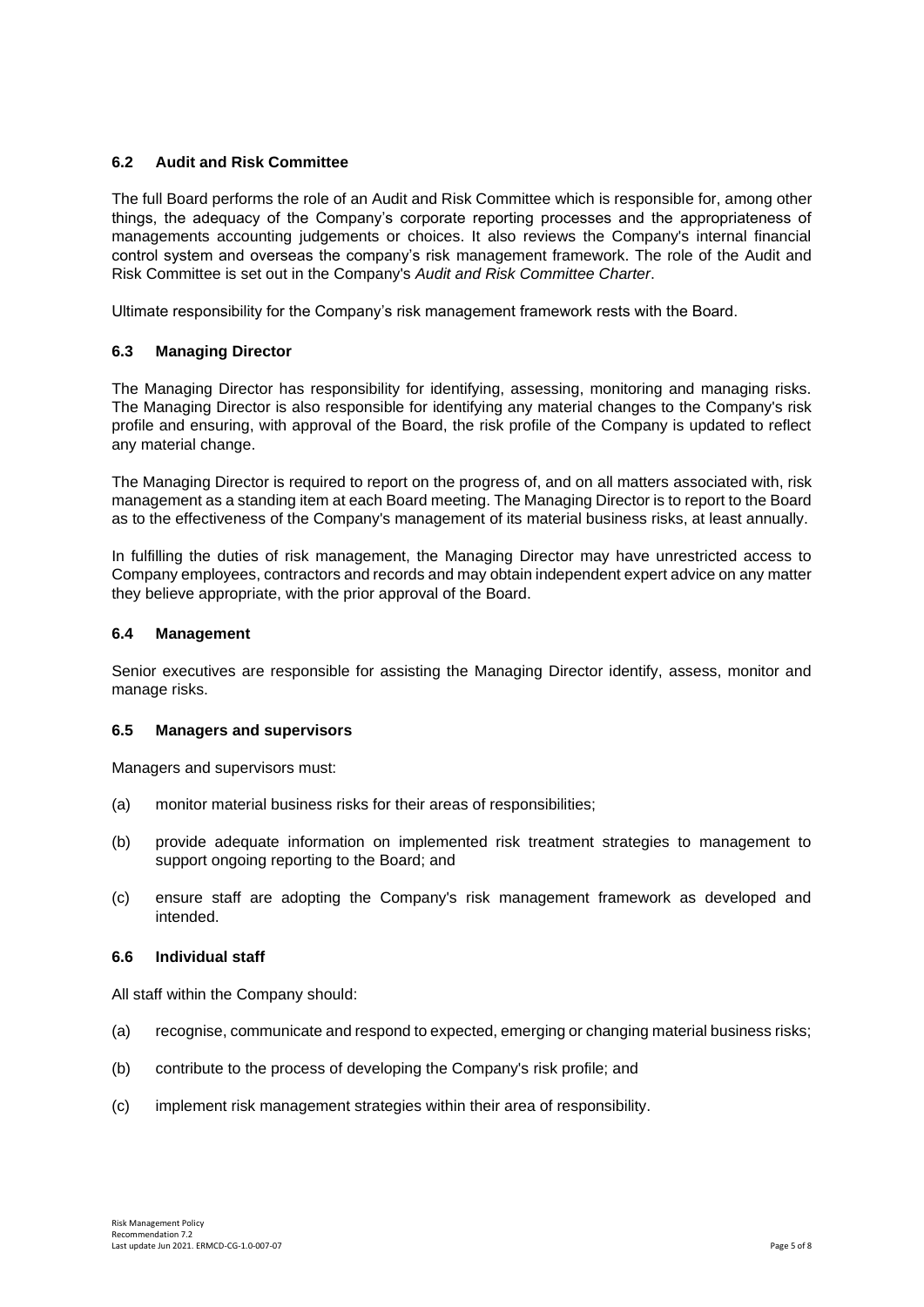# **7 Review**

The Company's risk management framework is evolving. It is an on-going process and it is recognised that the level and extent of the risk management framework will evolve commensurate with the development and growth of the Company's activities. This will include an annual review of this Policy by the full Board in its capacity as the Audit and Risk Committee.

\*This Policy incorporates some material from "Principle 7: Recognise and Manage Risk – Guide for Small-Mid Market Capitalised Companies" produced by ASX Markets Supervision Pty Ltd, Deloitte Touche Tohmatsu and Blakiston & Crabb\*.

"Principle 7: Recognise and Manage Risk Guide for small – mid market capitalised companies" was provided as general information only and does not consider specific objectives, situations or needs. The Guide was not intended to be relied upon or disclosed or referred to in any document. ASXMS accepts no duty of care or liability to you or anyone else regarding the application of the Guide in the document and we are not responsible to you or anyone else for any loss suffered in connection with the use of the Guide in this document or any of the content contained in this document.

\* Blakiston & Crabb became Gilbert + Tobin with effect from 1 July 2011.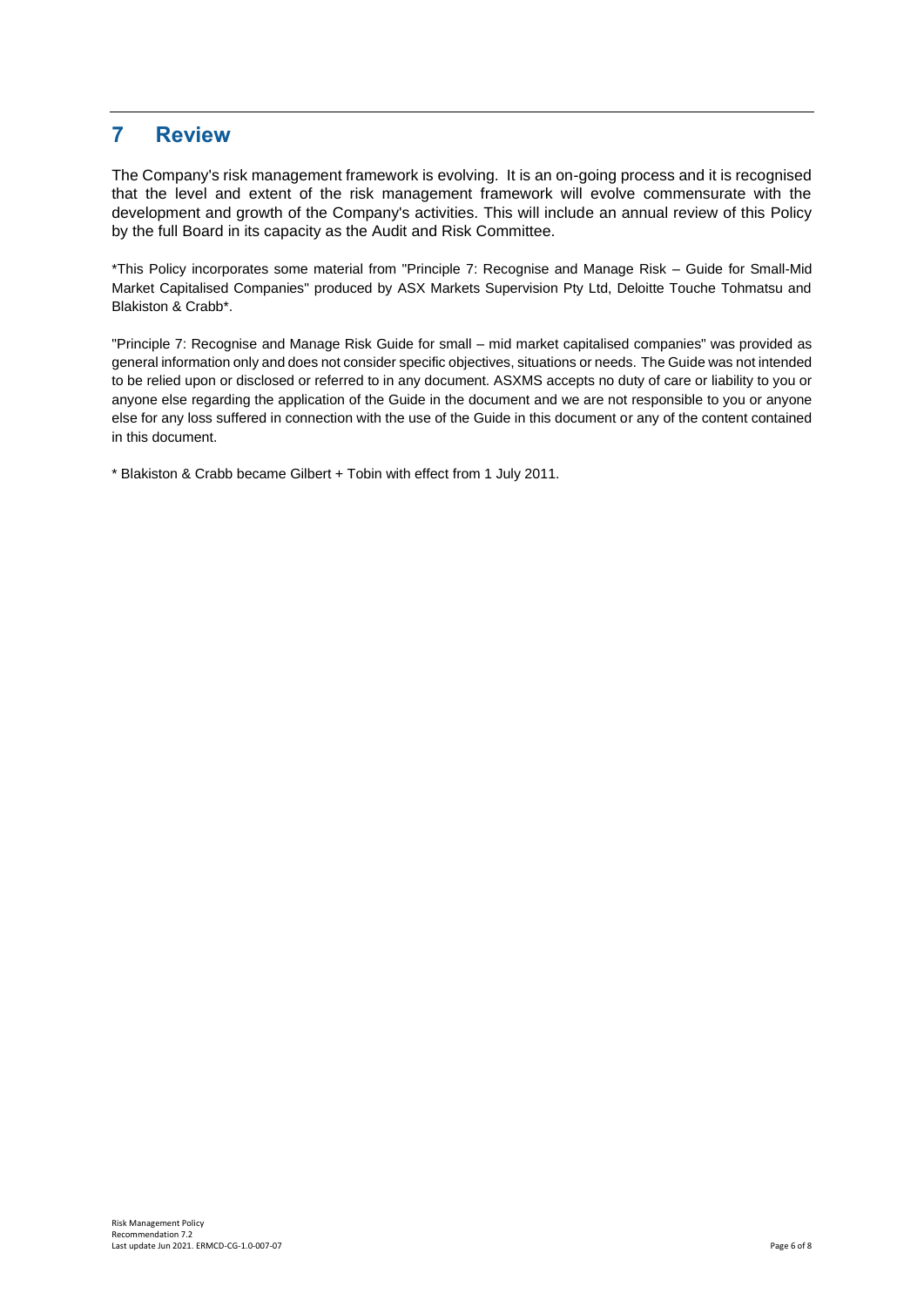# **Appendix A — Template Risk Register**

| 1. Identify material business risks |                                                                                                                                 |                                                                                                                          |                                                                                    | 2. Prioritise the risks                                 |                                                            |                                                                                                                                      | 3. Manage material business risks                                                                                                                    | 4. Report                                                          |                                                                         |
|-------------------------------------|---------------------------------------------------------------------------------------------------------------------------------|--------------------------------------------------------------------------------------------------------------------------|------------------------------------------------------------------------------------|---------------------------------------------------------|------------------------------------------------------------|--------------------------------------------------------------------------------------------------------------------------------------|------------------------------------------------------------------------------------------------------------------------------------------------------|--------------------------------------------------------------------|-------------------------------------------------------------------------|
| #                                   | <b>Risk</b><br>description                                                                                                      | Current<br>controls                                                                                                      | Effectiveness of<br>current controls                                               | Likelihood                                              | Consequences                                               | <b>Risk level</b>                                                                                                                    | Further management<br>action required                                                                                                                | Responsibility /<br>timeframe                                      | <b>Status</b>                                                           |
|                                     | Describe<br>each risk<br>including<br>potential<br>consequenc<br>es that may<br>impact on<br>the<br>company if it<br>eventuate. | List<br>management<br>controls<br>currently in<br>place to<br>prevent or<br>minimise the<br>effect of risk<br>occurring. | Consider the<br>effectiveness of<br>current controls in<br>addressing the<br>risk. | Determine<br>the<br>likelihood<br>of risk<br>occurring. | Determine the<br>impact on<br>company if it<br>does occur. | Determine<br>the overall<br>risk level.<br>The arrows<br>may be used<br>to track<br>change in<br>risk level<br>since last<br>report. | If risk level is too high or<br>above company's risk<br>tolerance, document<br>additional management<br>action required to reduce<br>the risk level. | Allocate responsibility<br>for each risk and specify<br>timeframe. | Track the status of risk mitigation<br>actions and report to the board. |
|                                     |                                                                                                                                 |                                                                                                                          |                                                                                    |                                                         |                                                            | $\leftrightarrow$                                                                                                                    |                                                                                                                                                      |                                                                    |                                                                         |
|                                     |                                                                                                                                 |                                                                                                                          |                                                                                    |                                                         |                                                            |                                                                                                                                      |                                                                                                                                                      |                                                                    |                                                                         |

# **Legend**

↑ Risk level increased from last review

↔ Risk level unchanged from last review

↓ Risk level decreased from last review